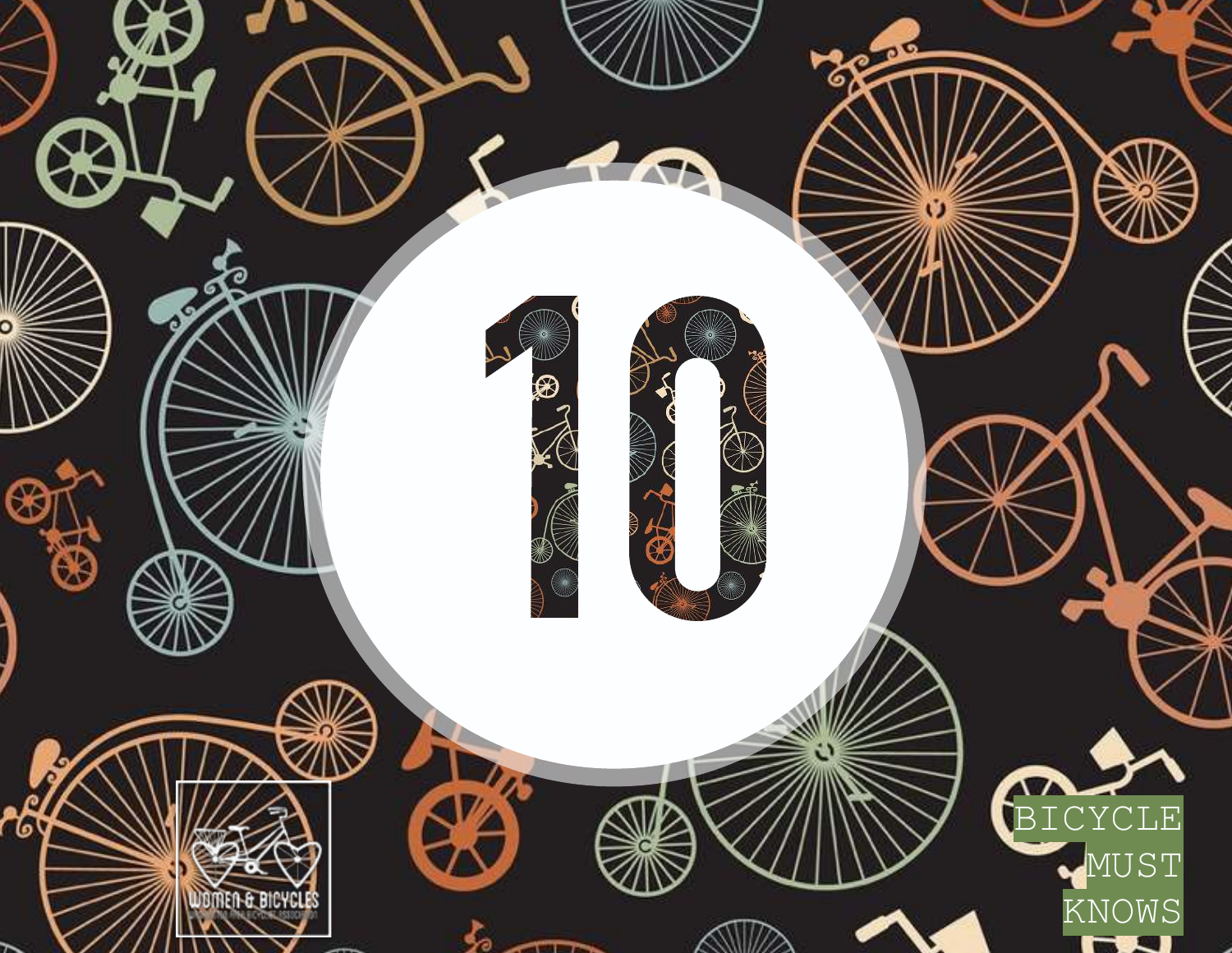# **HOW TO LOCK YOUR BIKE**

## *#10*

pictures courtesy of [sfbike.org](http://sfbike.org) http://www.sfbike.org/ [resources/theft-locking/#!](http://www.sfbike.org/resources/theft-locking/#)

#### **Using the Rear Triangle**



- **• Find a good, sturdy U-Lock for your bicycle. Don't skimp on the lock. Cheap locks are easy to cut.**
- **• Consider replacing your quick release wheels with locking skewers or remove the wheel.**
- **• Find a secure pole or bike rack to lock your bike to**
- **• Attach the hardened steel Ulock to the rack through the rear triangle of your bike and the rim of the rear wheel. DON'T just lock the bike through your wheel.**



- **• Consider using a second lock for the rear wheel**
- **• Use a cable to lock your front wheel to the u-lock**
- **• Don't just lock the frame only to the pole or bike rack**



**Removing the Front Wheel** 

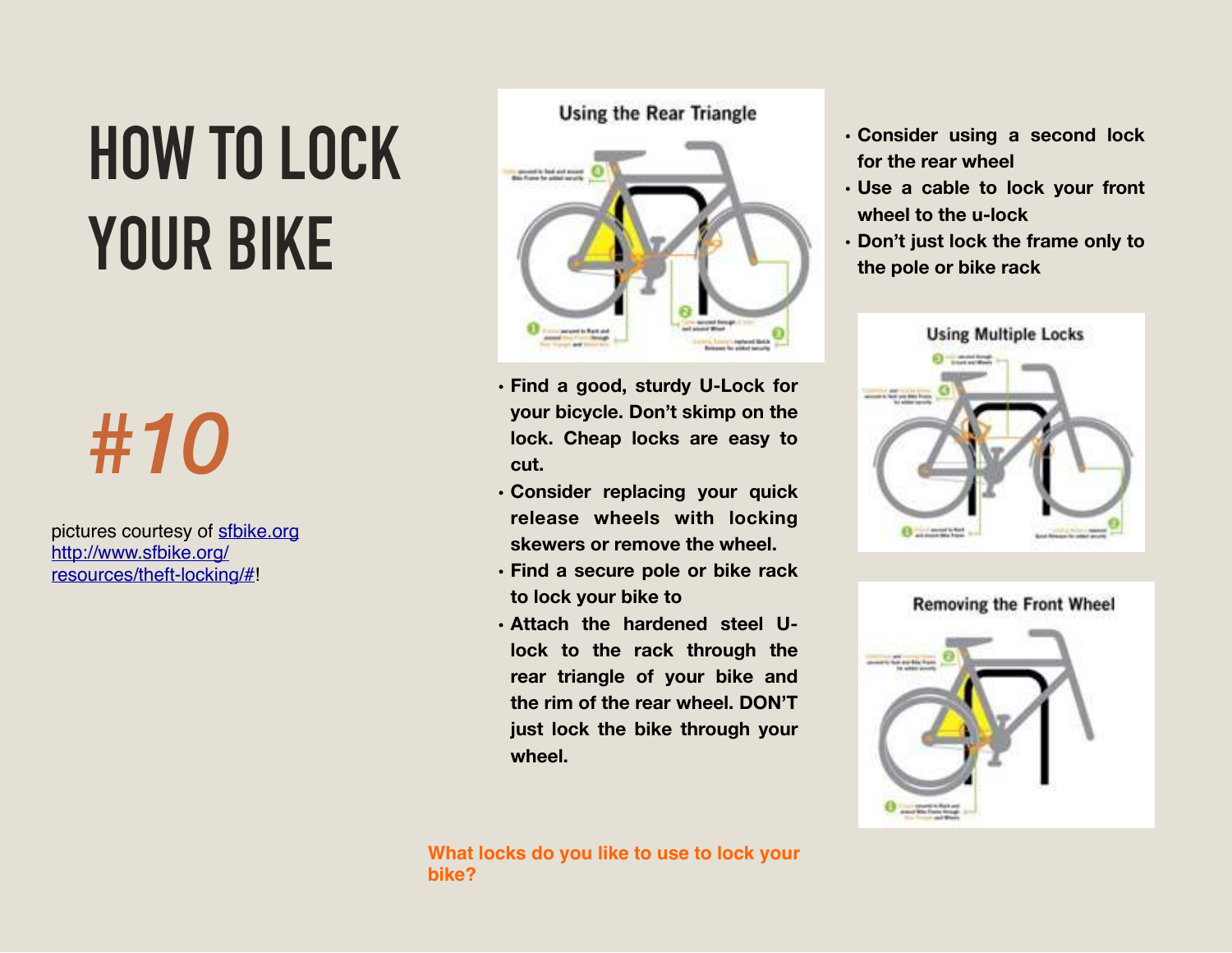## **RIDING YOUR BICYCLE IN A DRESS OR SKIRT** *#9*





**Biking in a skirt or dress is one of the best and most freeing parts of cycling in the summer. The breeze. The blowing skirt. It feels so refreshing. But that doesn't mean you want to flash everyone all the time.** 

**There are a couple of ways to ride and not flash everyone.** 

- **1. One option is EleanorNY's skirt garter. It is an elastic piece with a clamp on it.**
- **2. The second is the very popular Penny in your pants. Using a coin such as a quarter and a rubber band you can secure the front and back of your skirt.**
- **3. If you are wearing a longer dress, in a knot in the bottom of your dress to keep it from getting caught in the chain**

**What method have you used to bike in a skirt or dress?**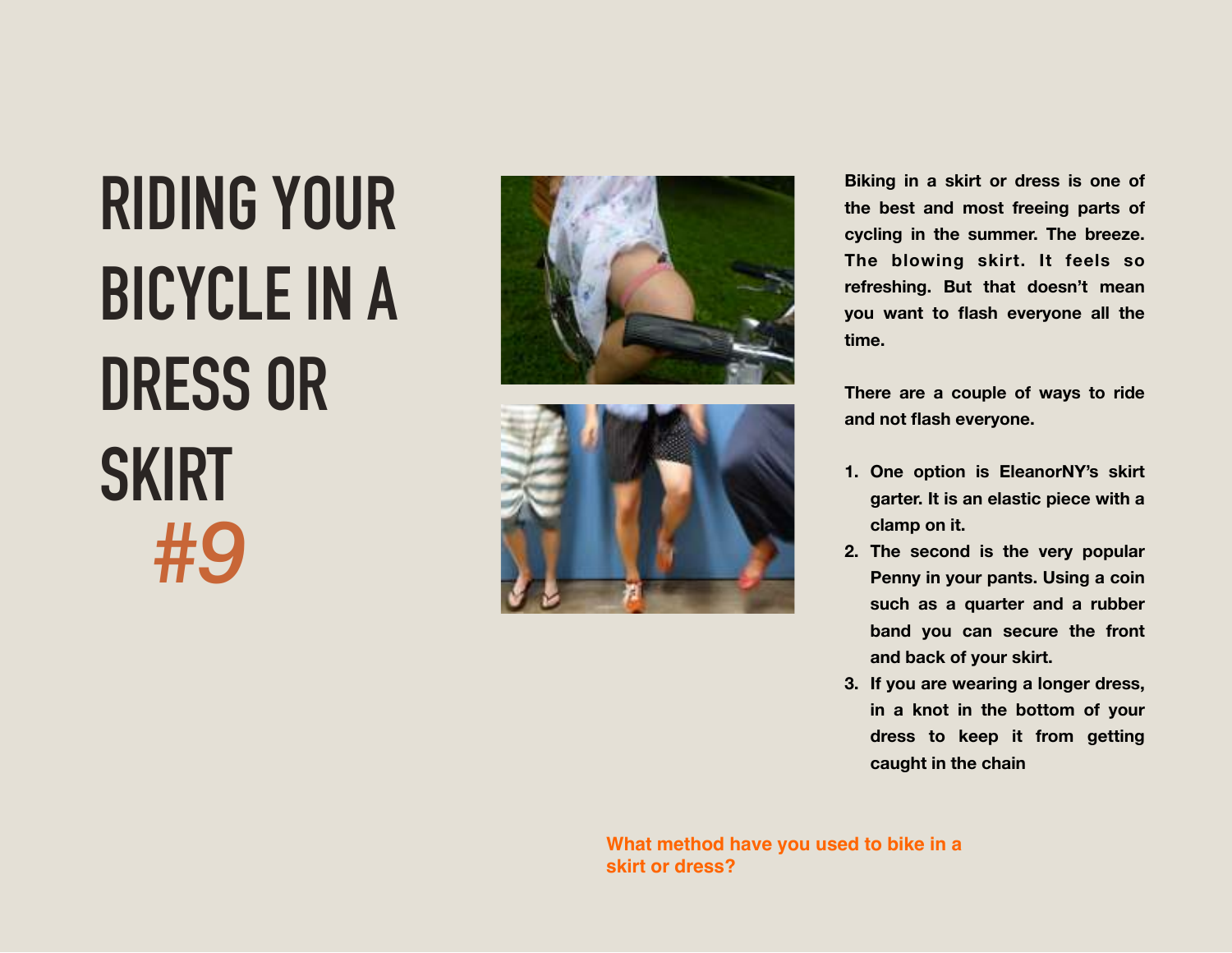



#### **BIKING IN THE HEAT**

**Many love bicycling in the summer but how do you keep fresh and cool? How do you arrive at work without being sweaty and sticky? Try these tips:** 

- **• build in time for your travel so you don't have to rush**
- **• drink lots of water**
- **• find a shady route**
- **• wear a cycling cap to de-humidfy hair**
- **• carry baby wipes to freshen up with**

**What do you do to keep cool while riding?**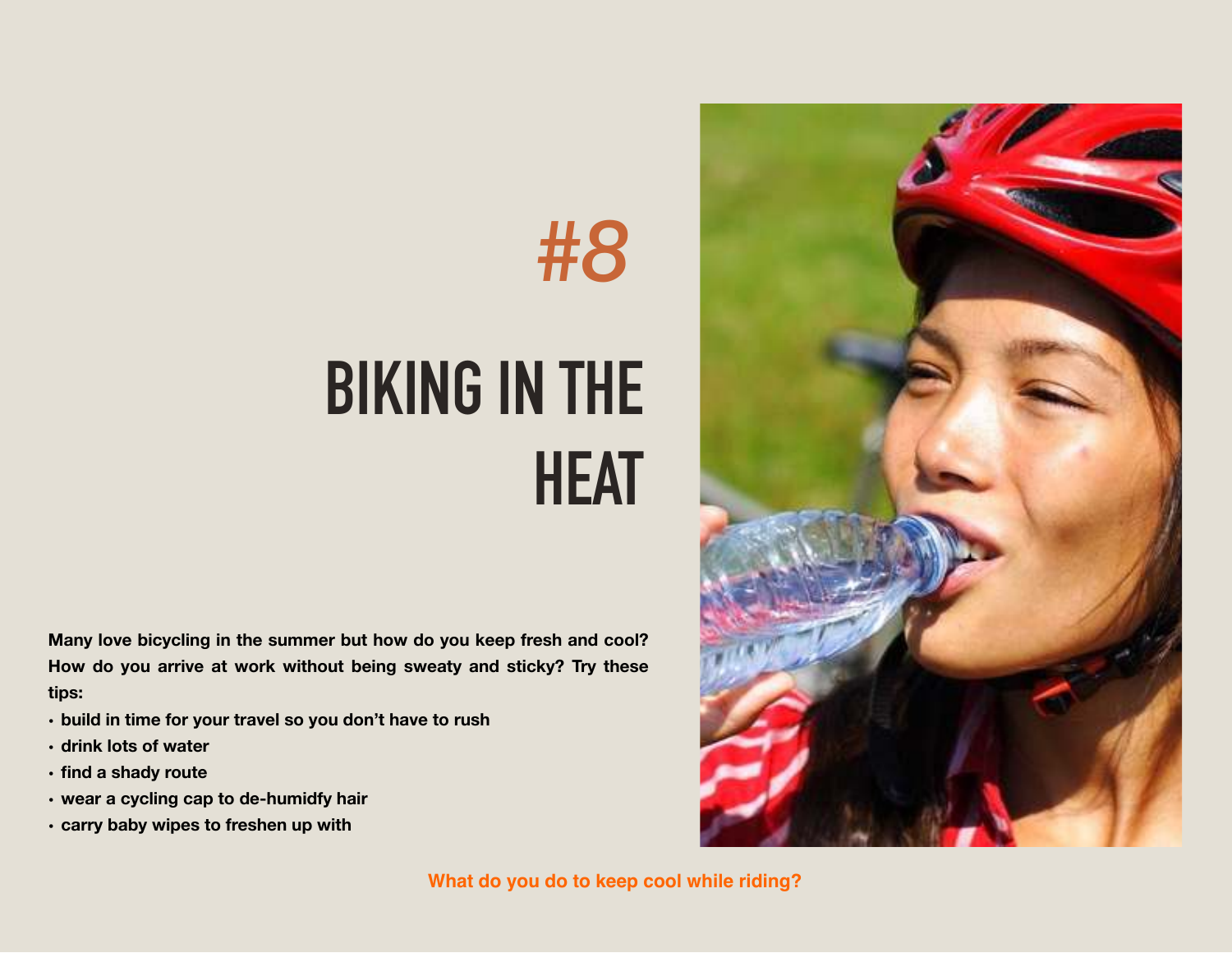#### **HOW TO DO A BOX TURN**



photo courtesy of http:// [www.theurbancountry.com/2010/11/](http://www.theurbancountry.com/2010/11/safe-left-turns-for-bicycles.html) safe-left-turns-for-bicycles.html

**Making a left turn can be pretty daunting for many cyclists. Most likely because you have to transition over from a bike lane to the left lane. as a new cyclists switching lanes can be scary. Next you have to take the lane and turn with the cars. But there is an alternative- the box turn.** 

**When doing a box turn the cyclist goes across the cross street with the cars, then lines up in front of the cars going straight.** 

**The other option is to dismount your bicycle and become a pedestrian to cross the street on the opposite side.** 

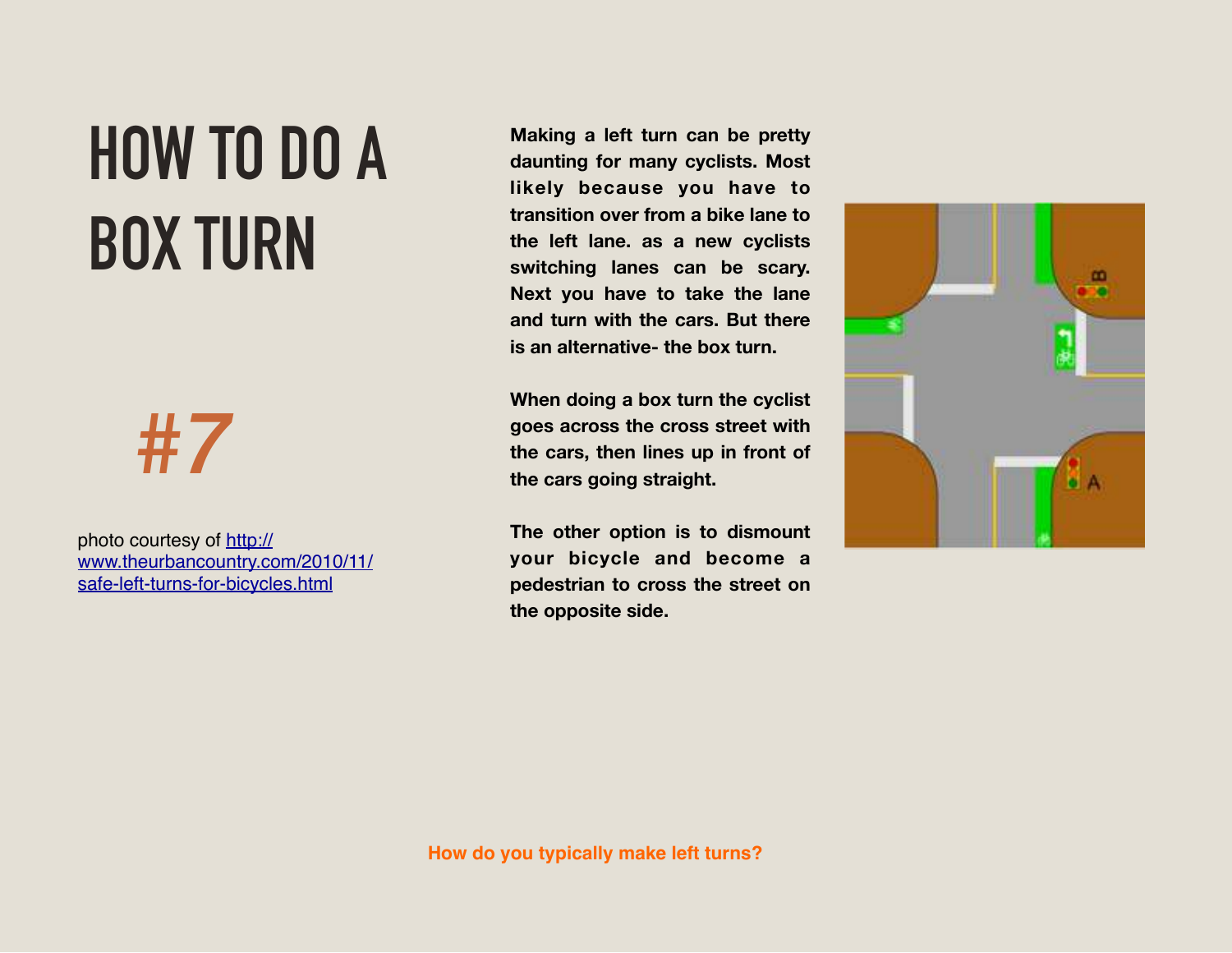



# **HOW TO GET THE OPTIMAL SEAT HEIGHT**

**To get the best ride you want to make sure you have the bike seat is at the right height. Your legs should be pretty straight when you have the pedal down. If they aren't the seat is too low. If you are rocking from side to side when you pedal the seat is too high.**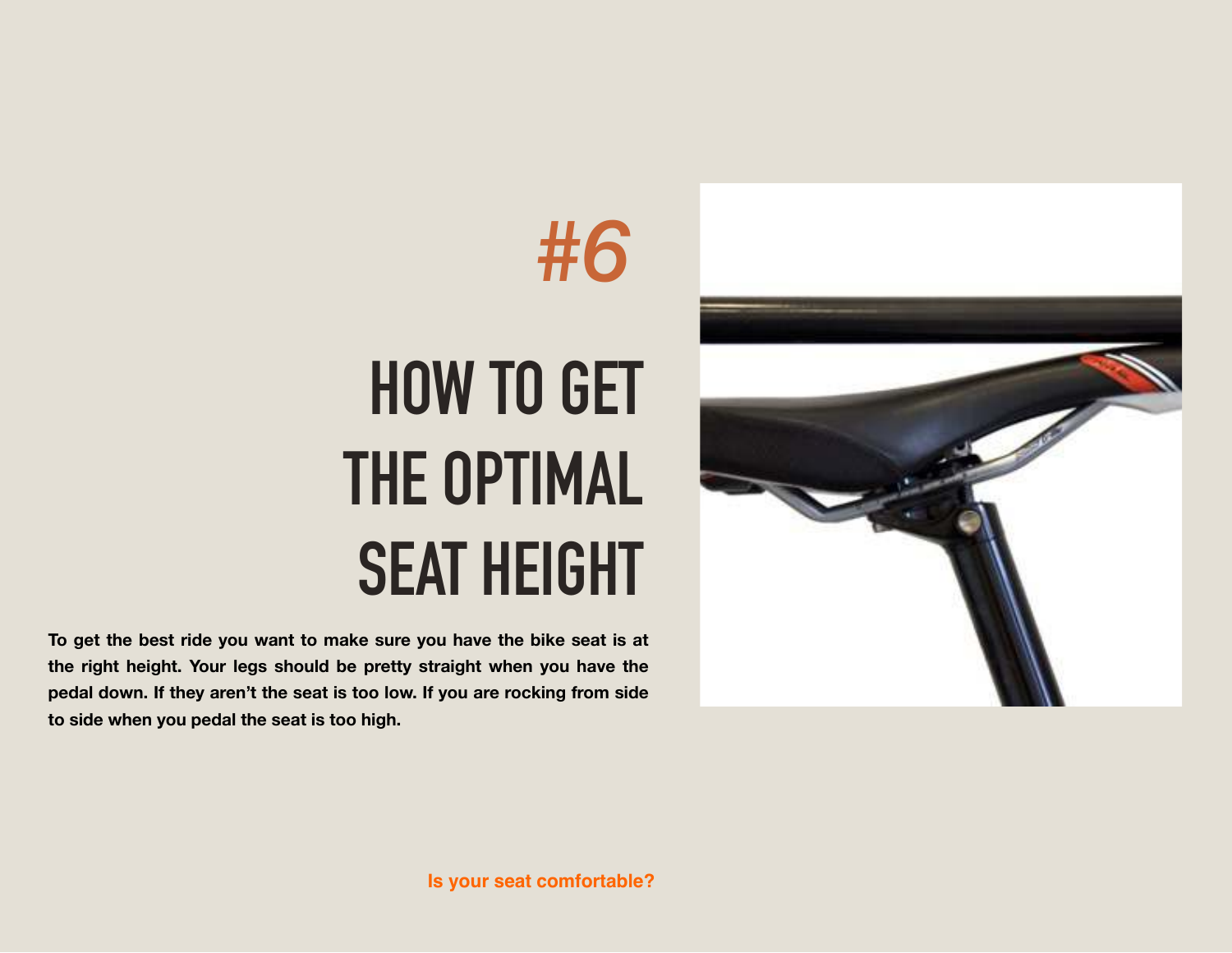# **CARRYING YOUR BICYCLE**

*#5*

photo courtesy of [http://ivajean.com/](http://ivajean.com/2012/10/carrying-your-bike/) 2012/10/carryingyour-bike/



**There may be times when you need to carry your bike up a flight (or two ) of stairs. Many carry it on their shoulder. Some use the back wheel to roll it up with the front wheel up. There are also straps you can purchase to help carry the bicycle easier.** 

**How do you carry your bicycle up and down stairs?**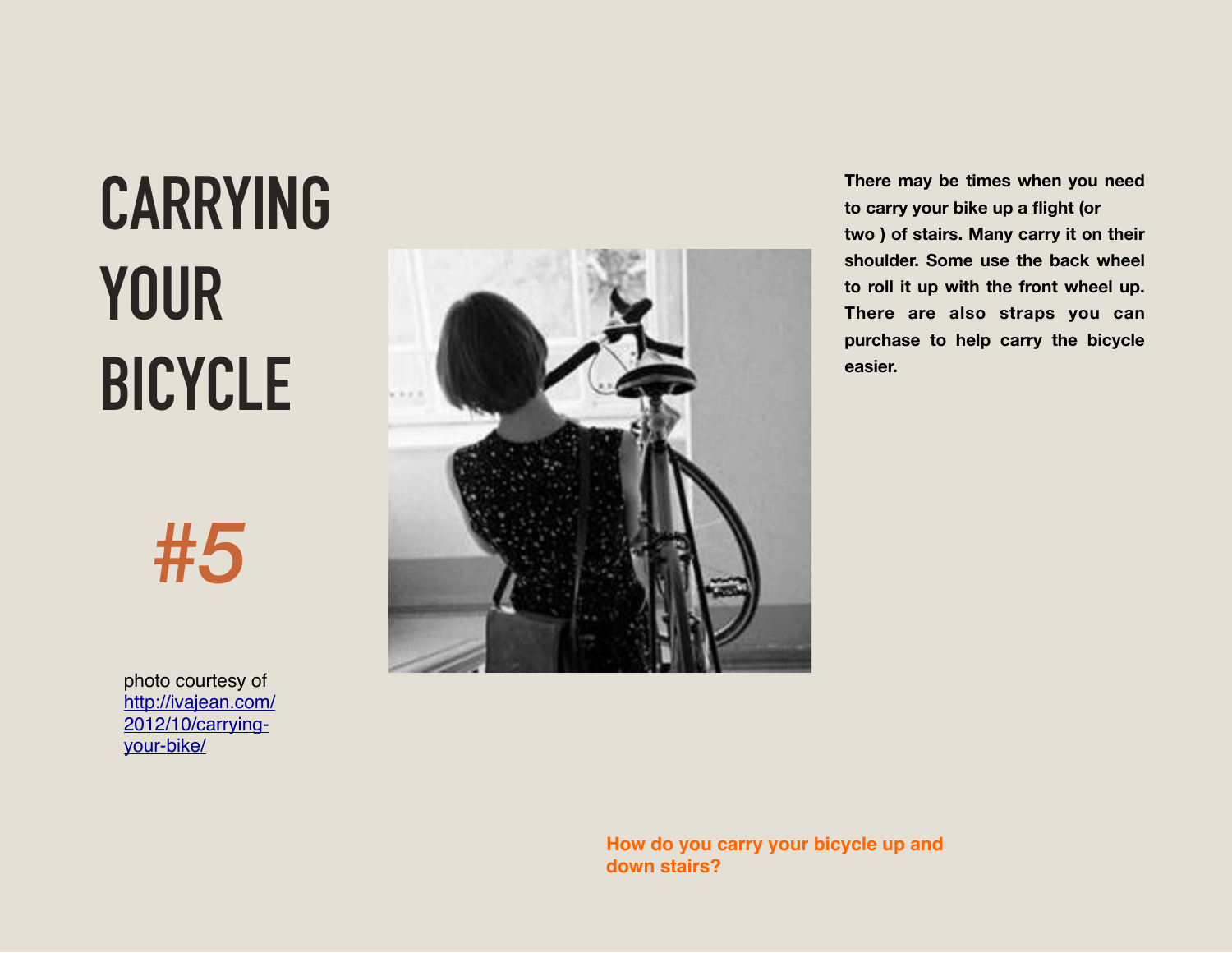# **TAKING YOUR BICYCLE ON THE BUS**

*#4*

photo courtesy of [wmata.com](http://wmata.com)





**Sometimes we get tired or a flat tire or maybe it rains while we're riding. But we still need to make it to our destination. How about using MetroBus to get there WITH your bicycle. Check out [this link](http://www.wmata.com/getting_around/bike_ride/bikes_bus.cfm) from WMATA which shows how to use the bike racks on Metrobus.**

**Have you used Metro's bike racks?**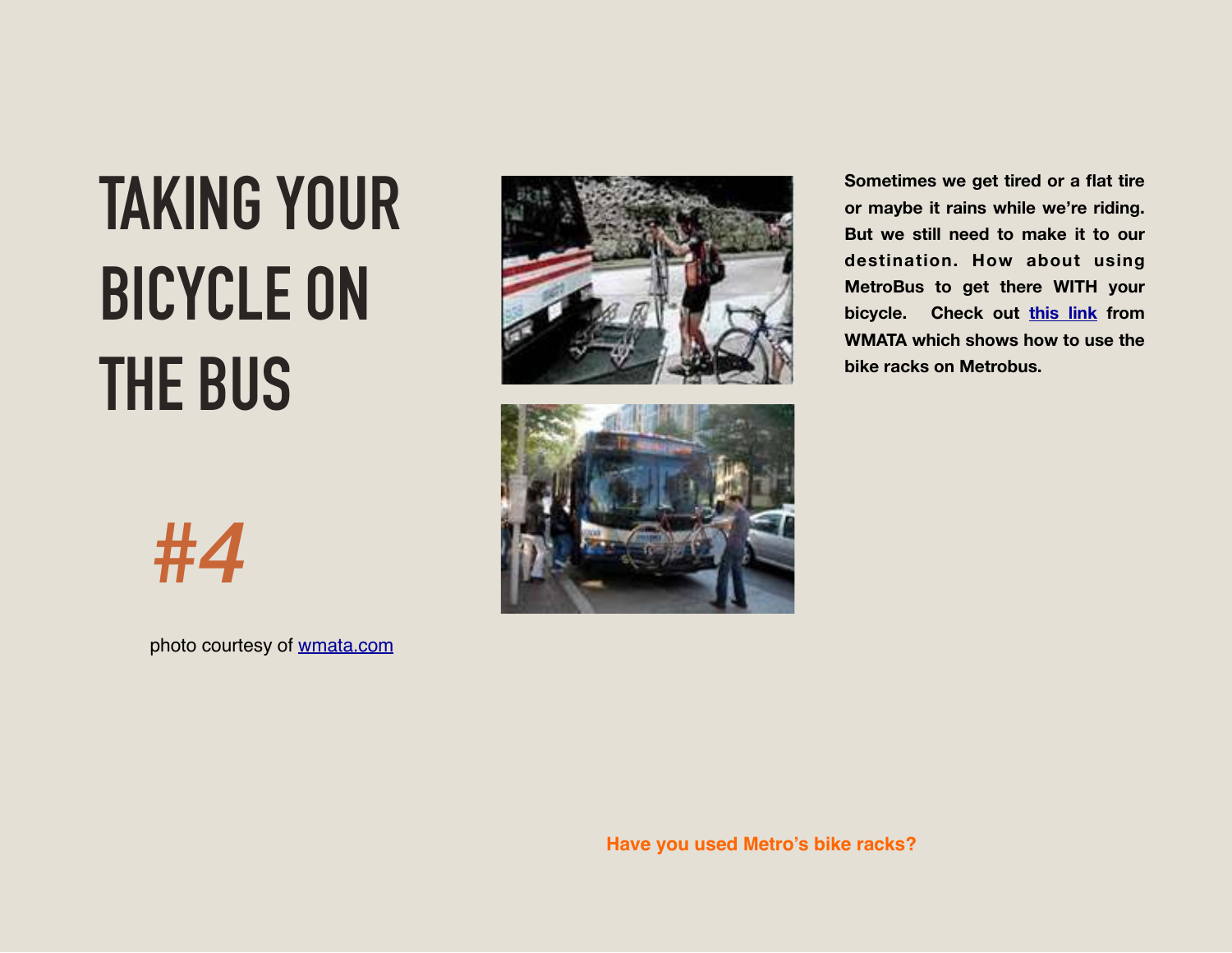# **BICYCLING IN THE RAIN**



*#3*

photo courtesy of http:// [tuesdayadventures.blogspot.com/](http://tuesdayadventures.blogspot.com/2012/09/bicycling-in-rain.html) 2012/09/bicycling-in-rain.html

**Share you bicycling in the rain tips?**

**Ever been out on a sunny day and suddenly out of nowhere it begins to rain? Yeah you could wait it out but maybe you have to get to a destination at a certain time. Or you are just an amazing, fearless bicyclist so you'll weather that storm regardless. Here's a few tips for doing that safely:** 

- **• Keep a poncho or rain wear in your backpack or pannier for those unexpected rainy days**
- **• Anticipate braking before you have to**
- **• Don't lean into corners. Stay upright and look farther ahead than you normally would**
- **• wear clear or yellow lenses while riding**
- **• be aware of rainbow patches or puddles where car oil can build up making the area slicker for you**
- **• fenders!**
- **• use lots of lights so the cars can see you.**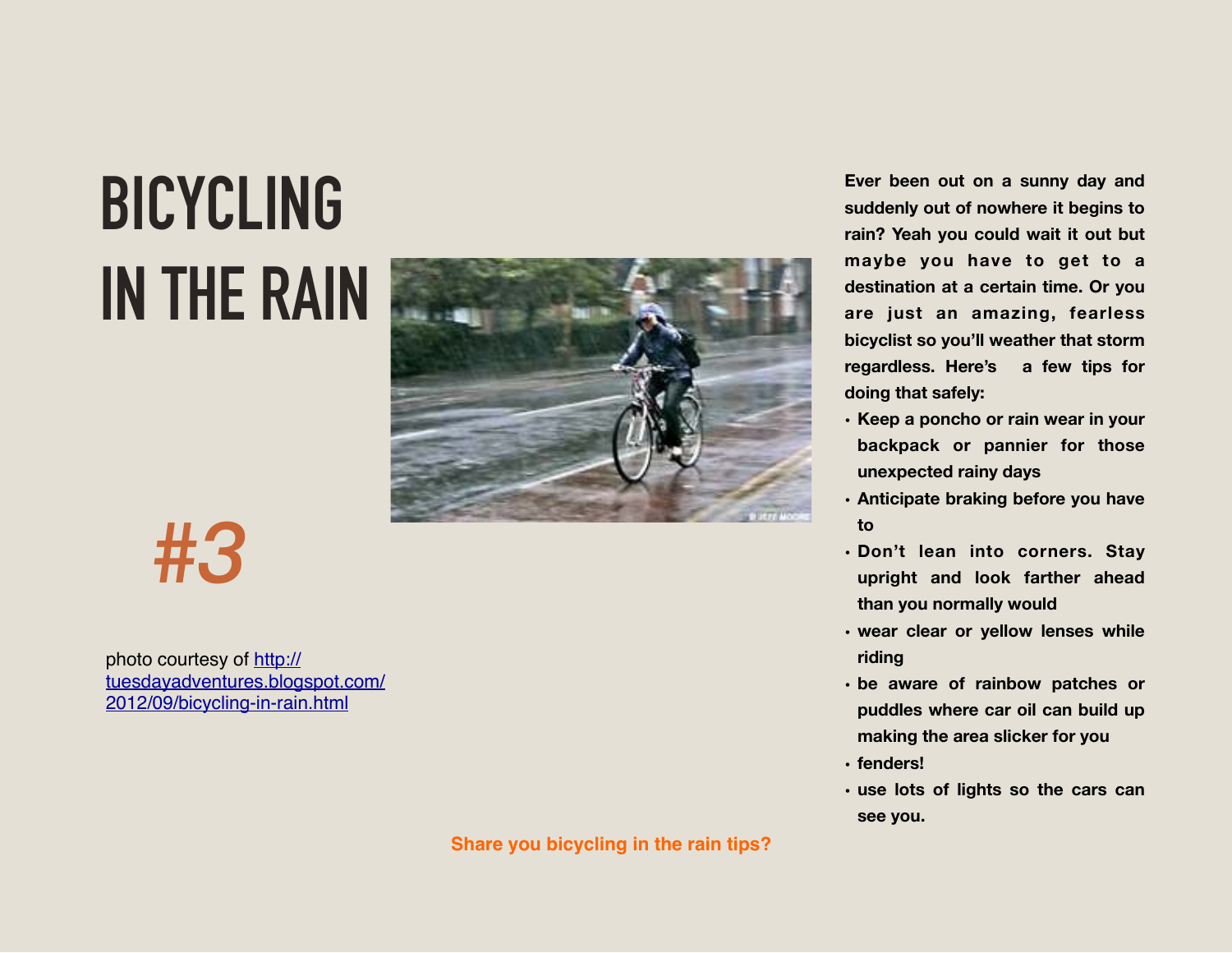# **CLEANING THE CHAIN** *#2*

**Having a clean bike chain means you'll have a much smoother ride on your bicycle. Cleaning the chain is pretty easy and requires just a few tools. You'll need a rag, lube, degreaser, old toothbrush or bike specific brush, some type of floor cover if you are doing this inside** 

- **• degrease your bike using a biodegradeable degreaser such as Simple Green and brush the chain and gears**
- **• wipe off any excess**
- **• add lube to each groove in the chain**
- **• lightly roll pedals backwards and remove excess oil using rag**

**Clean your chain and gears depending upon how often you ride every 500-600 miles.** 



**What degreaser and lube do you recommend using?**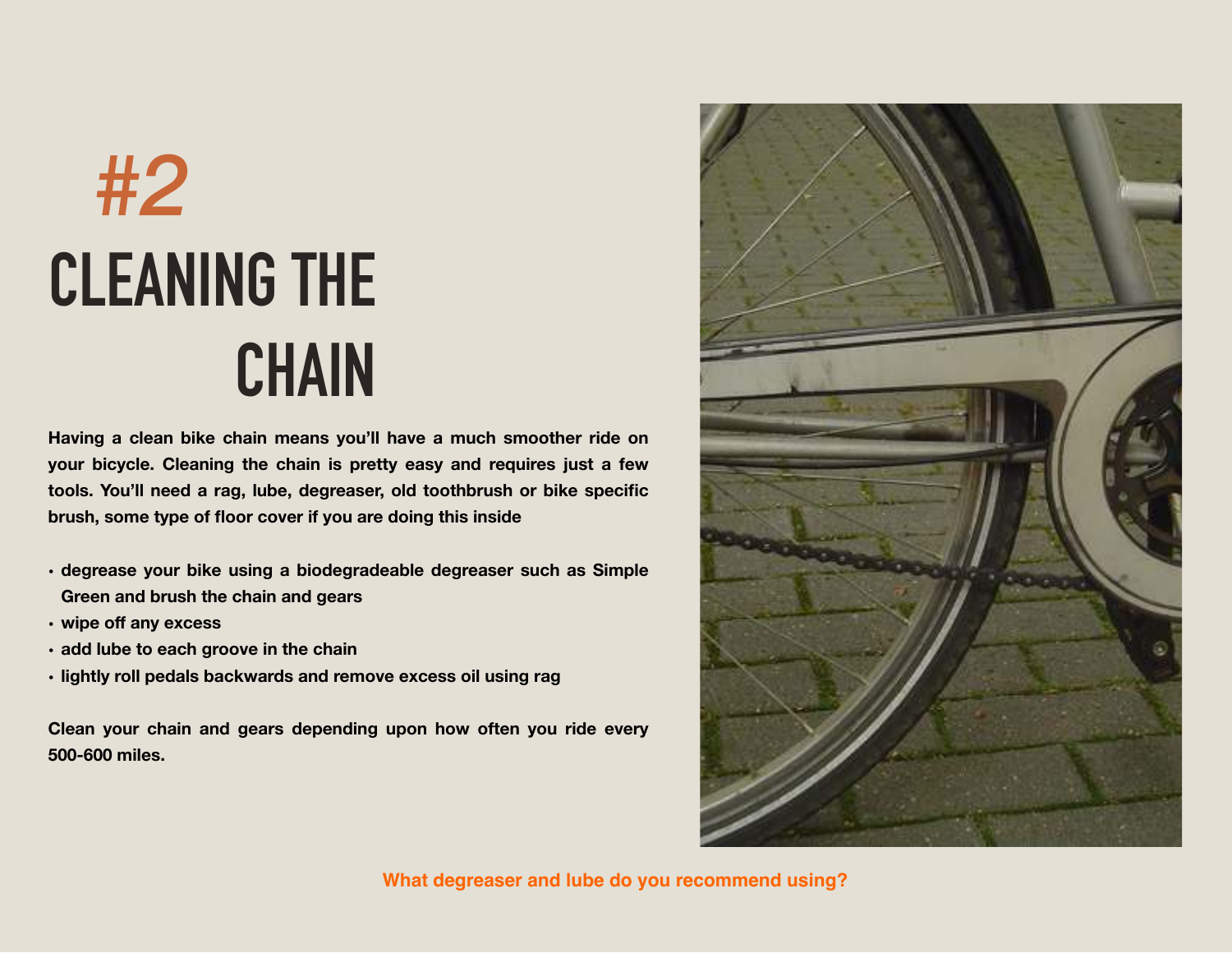### **USING BIKESHARE**



photo courtesy of http:// [www.theurbancountry.com/2010/11/](http://www.theurbancountry.com/2010/11/safe-left-turns-for-bicycles.html) safe-left-turns-for-bicycles.html

**You may not always want or be able to take your bicycle with you. In that case, w are fortunate to have Capital Bikeshare or CaBi to use here in the DC area. I've met many who have never used it because they either don't know how or just never thought about using it. It's a great alternative to walking blocks to someplace when you are in between Metro stops or just need to run a quick errand. Or if you get a flat and need to get home to get your car.** 

**CaBi has 1 day, 3 day, 1 month and 1 year memberships. You can use your credit card or key fob with the monthly or annual memberships to grab a bike and go.** 

- **• Make sure to adjust seat to your height**
- **• If your trip is longer than 30 minutes plan to dock it and take it back out at a mid point of your trip**
- **• When docking, make sure you see the light turn green when you put it back and when you take it out.**
- **• Need to carry stuff? Consider a bikeshare bag by Po Campo to carry your belongings.**



**Have you tried Capital Bikeshare yet? What did you think about it?**